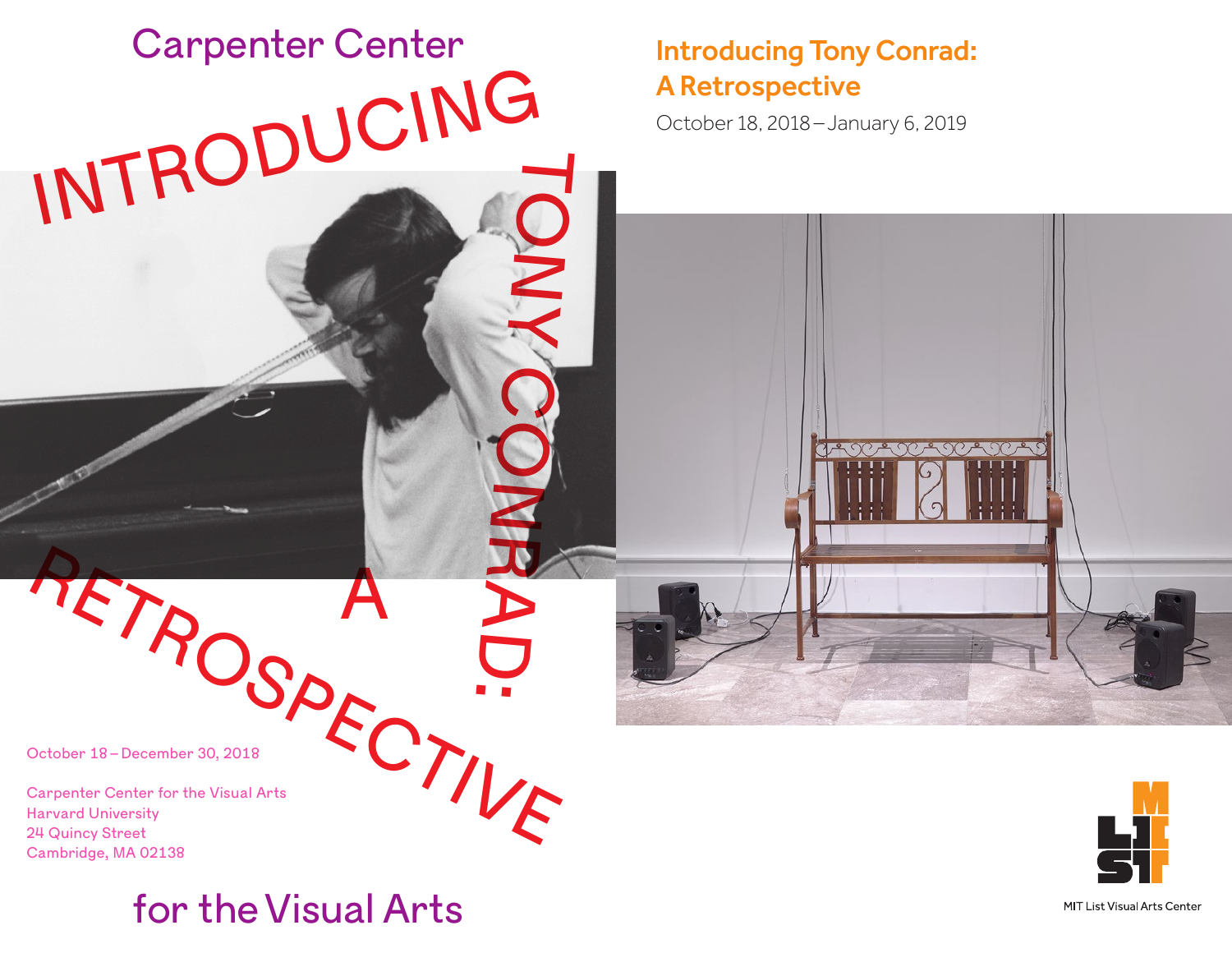MIT List Visual Arts Center 20 Ames Street, Building E15 Cambridge MA 02139

<listart.mit.edu>

#### SUPPORT

Exhibitions at the List Center are made possible with the support of Fotene Demoulas & Tom Coté, Audrey & James Foster, Idee German-Schoenheimer, Jane & Neil Pappalardo, Cynthia & John Reed, and Terry & Rick Stone. In-kind media sponsorship provided by 90.9 WBUR. Additional support for the List Center presentation of *Introducing Tony Conrad: A Retrospective* was generously provided by Galerie Buchholz, Berlin/Cologne/New York.

General operating support is provided by the Massachusetts Institute of Technology, the Council for the Arts at MIT, Philip S. Khoury, Associate Provost at MIT, the MIT School of Architecture + Planning, the Mass Cultural Council, and many generous individual donors. The Advisory Committee Members of the List Visual Arts Center are gratefully acknowledged.

#### **SPONSORS**

The List Center is pleased to offer special programming for museum supporters including exclusive access to exhibitions, private tours, and collection visits. For more information or to join, please visit: listartmit.edu/support

# Introducing Tony Conrad: A Retrospective

#### Hayden, Reference, and Bakalar Galleries

October 18, 2018–January 6, 2019

-------------------------------------------

Throughout his six-decade career, Tony Conrad (American, 1940–2016) forged his own path through numerous artistic movements, from Fluxus to the Pictures Generation and beyond. Conrad, a 1962 graduate of Harvard University, made visits to both Harvard and MIT over the years to present his work, and had formative experiences at both universities.

Although he was best known for his pioneering contributions to both minimal music and structural film in the 1960s, his work helped define a vast range of culture, including rock music and public television. *Introducing Tony Conrad: A Retrospective*, the first large-scale museum survey devoted to artworks Conrad presented in museum and gallery settings, is part of an ongoing reappraisal of his creative achievement. Indeed, because of the extraordinary scope of Conrad's contributions to art and culture, this retrospective may yet be seen as only an "introduction." Inspired by the spoken, written, and performed introductions Conrad regularly used to help frame screenings and presentations of his works, it shows Conrad to be an unparalleled innovator in the mediums of painting, sculpture, film, video, performance, and installation, tenaciously working to challenge the boundaries between artistic categories.

*Introducing Tony Conrad: A Retrospective* is organized by the Albright Knox Art Gallery, Buffalo, New York. The exhibition has been made possible through the generosity of Galerie Buchholz, Berlin/Cologne/New York, and Greene Naftali, New York.

The Cambridge presentation is organized by Henriette Huldisch, Director of Exhibitions & Curator, MIT List Visual Arts Center and Dan Byers, John R. and Barbara Robinson Family Director, Carpenter Center for the Visual Arts.



-------------------------------------------



Mass<br>
MC Cultural

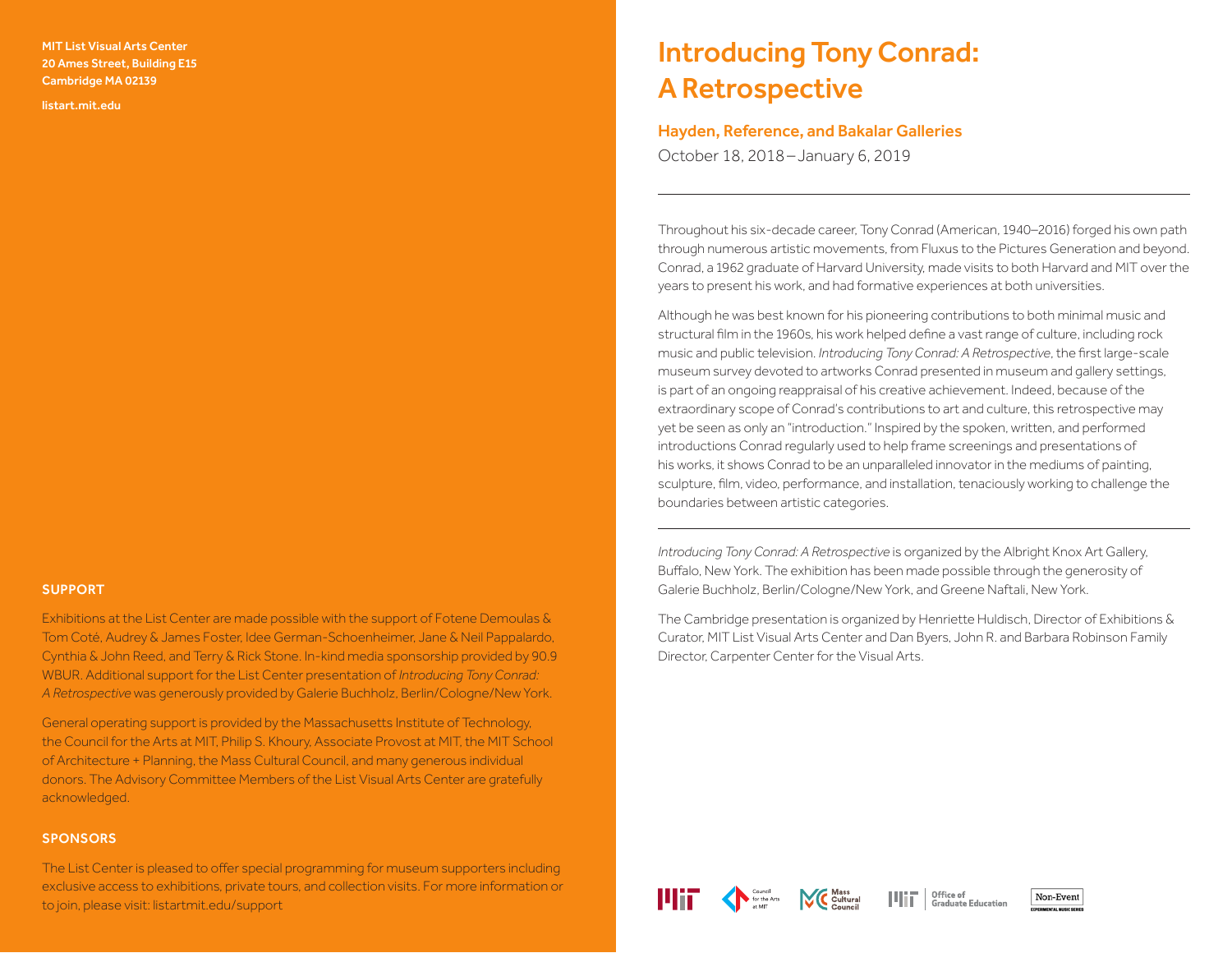#### *Paul Sharits: Prescription and Collapsed Temporality*, 1976

Nine-channel audio recording on cassette tapes, played simultaneously Running time: 30 minutes, 38 seconds Courtesy The Estate of Tony Conrad and Greene Naftali, New York

On October 5, 1976, Conrad gave a lecture at the Albright-Knox as part of his friend and colleague Paul Sharits's solo exhibition. Sharits and Conrad ran in the same circle of structuralist filmmakers and knew of each other beginning in the mid-1960s. They first met in person when their films were screened together at the Whitney Museum of American Art in 1975. When Sharits left Antioch College in Ohio to teach in the Department of Media Study at the University at Buffalo, Conrad filled his position there before ultimately joining Sharits in Buffalo in 1976.

Conrad's lecture consisted of the artist setting up nine cassette players on the edge of the stage and playing the recordings simultaneously. The nine tapes were recorded in the days leading up to the lecture and vary in their contents. The first two tapes feature Conrad speaking about Sharits and his work while the third consists entirely of Conrad repeating the

word "frame" over and over again. There are three interviews—one with Conrad and the late Brian Henderson (also a professor in Department of Media Study), one with Conrad and Sharits, and one with Conrad and Kathy King. The last three tapes feature Conrad speaking critically about Sharits and even singing at points.

Conrad's overlapping "lecture," which lasted approximately thirty minutes, quickly became incomprehensible to the audience. Decades later, Conrad published a transcript of the tapes that made them accessible in a way they had never been before. Subsequently, he designed this version of his original lecture for performance in a theater or gallery setting, as it has been installed for this exhibition. Here, the sound collapses in on itself, becoming a lived auditory experience that may be related to Conrad's *Invented Acoustical Tools,* also on view in this gallery.

*Pi*, 1978

Audio recording on cassette tapes transferred to digital Originally recorded at ZBS studio with Tony Conrad, voice, and Joe Kos, percussion Running time: 8 minutes, 57 seconds Courtesy Tony Conrad Archives

Pi  $(\pi)$  is an unusual number: while its digits (3.14159 . . . ) appear random, they in fact express the very specific ratio between the circumference and diameter of a circle. Because pi is a ratio, and ratios are the basis of both rhythm and harmony in music,

Conrad decided to use the number to generate a song—one that would be both random and not random, just like pi itself. He devised a conceptual system that relates each digit of pi to a measure; as he later explained:

A measure of three beats is followed by a measure of one beat, then by a measure of four, then one, then five, and so forth, following the digits in pi. Since this interpretation of the digits leaves a zero ill-defined, I decided to use the zeros in pi as punctuation. When a zero appears, there is a brief interlude

or cadenza, and when two zeros finally appear in a row, the piece ends.

With this project, Conrad subtly argues that the use of certain ratios in music is a cultural convention rather than an immutable law; there is no fixed reason any ratio or system could or could not be used to compose a song or, by extension, a work of art.

#### *Quartet*, 2008

Wooden bench, music wire, pickups, and four speakers Bench: 34¼ × 42½ × 23¼ inches (87 × 108 × 59 cm); overall dimensions variable Courtesy The Estate of Tony Conrad and Galerie Buchholz, Berlin/Cologne/New York

This work was categorized by Conrad as an "Amplified Bowed Instrument." It sways gently, suspended just above the floor on four wires along the four corners of the bench. These wires, amplified through four channels, can be plucked or bowed. With

this work, Conrad eliminated the composer and transferred that responsibility to anyone who comes in contact with his artwork. Visitors are invited to sit down on the bench and gently "play" the strings.

#### *Cycles of 3s and 7s*, 1977

Video, black and white, sound, transferred to digital Running time: 12 minute excerpt of 23 minutes Courtesy Tony Conrad Archives and Greene Naftali, New York

Conrad's first video work, *Cycles of 3s and 7s*, resembles much video art of the 1970s: recorded in a single take, the grainy footage documents the artist performing a repetitive action for the camera in his studio. Conrad was a math major in college and former computer programmer, and here he punches calculations into a handheld calculator, assuming the demeanor of a friendly math teacher. However, the video is as much about music as it is about math, building on Conrad's lifelong rejection of traditional methods of composition. By repeating the numbers three and seven, he creates ratios associated with non-Western music, and as Conrad himself noted, the sound of his voice narrating the calculation of these ratios takes on a rhythmic quality, creating a kind of computer-generated song.

In addition to being a video about music, *Cycles of 3s and 7s* is also a video about computers. As Conrad later explained, although the digital hand-held calculator was a fairly new consumer product, it was nonetheless an accessible machine, something even a child could operate. By deliberately using a familiar technology, Conrad hoped to question the "fetishization" of computers by some media artists.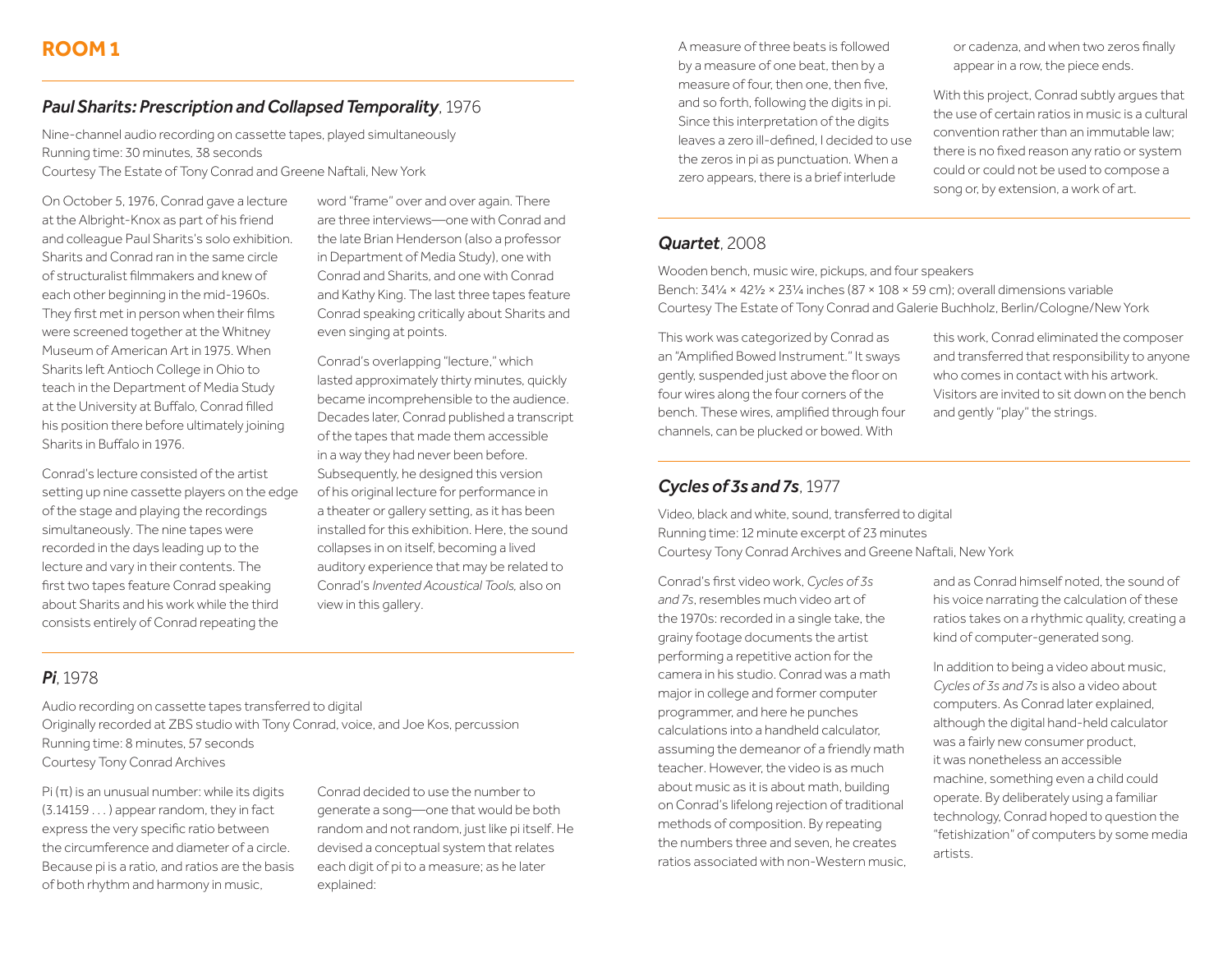#### *Compositions by La Monte Young*, 2000

Frames, offset prints, and tape Diptych: 12⅜ × 10¼ × ⅜ inches (31.5 × 26 × 1 cm) each Courtesy The Estate of Tony Conrad and Greene Naftali, New York

Conrad found reasons to look for sound in disparate objects throughout his career, perforating drumheads and canvases and bending a cheap metal stove shield in order to play them like instruments. For a festival at the Albright-Knox in 1976, he bowed a mirror's edge to give voice to its reflections in an outdoor performance called *Sunbow*. Much later, he turned a copy of La Monte Young's *Compositions* into an *Invented Acoustical Tool* by sandwiching the score in a frame and running a bow along the exposed page edges. As Conrad described it, "I decided to 'play' some compositions by La Monte Young—not by performing the scores' instructions, for which Young ordinarily requires a vast fee, but by bowing the stretched piece of paper on which the scores were printed."

In the mid-1960s Conrad was a member of the musical group the Theatre of Eternal

Music with Young (whom he had first met in 1959), John Cale, Marian Zazeela, and Angus MacLise. Although Conrad was friends with Young for many years, the two musicians had a falling-out over the recordings Young had made of those early, radically influential experimental sessions. Young was unwilling to make the tapes public unless he was recognized as the sole author of the compositions on the recordings. Conrad, however, felt strongly that the group had, from its inception, been a collaborative partnership without any one authorial voice. To this day, almost no recordings from the Theatre of Eternal Music have been heard. This particular *Invented Acoustical Tool* seems to be a clear response from Conrad to his old friend Young, a kind of argument that music will find its public—one way or another.

# **ROOM 2**

#### *Yellow Movie—35mm Format #3*, 1973

#### *Yellow Movie—35mm Format #4*, 1973

Dispersion varnish on canvas 24 × 24 inches (61 × 61 cm) Courtesy Marc Selwyn, Los Angeles

These two paintings are part of a group of four that Conrad made shortly after undertaking the larger *Yellow Movies* on view in this gallery. The *Yellow Movie* paintings are made using cheap white paint on photographic backdrop paper. All materials

used in art change—for example, even high-quality white paint can yellow over the decades and centuries—but these changes are so slow that the human eye generally cannot perceive them. For Conrad, the change that his materials would inevitably

undergo was analogous to an excruciatingly long photographic exposure. For him, these works were a bridge between the relatively marginalized world of avant-garde cinema and the elevated domain of abstract painters.

In some ways, this pair of small canvases served a very practical didactic purpose: in the early 1970s Conrad wanted to share his concept of painting as a kind of durational film, but the *Yellow Movie* paintings were often enormous and awkward to transport. If those works evoked the movie screen one might see in a theater, these diminutive and easily portable *35mm Format* paintings are scaled to a small single frame of film. Conrad deliberately painted these on used canvases and left visible traces of the earlier materials. He described this as his response to people who had looked at a *Yellow Movie*  and simply seen another painting. These somewhat messy *35mm Format* works could not be confused with just another pristine Minimalist canvas.

# *Selection of three Pickled 3M 150*, 1974

Pickled 3M 150 16mm film stock in twelve canning jars with vinegar, vegetables, sugar, salt, and spices

 $6\frac{3}{4}$  × 4 inches (17.2 × 10.2 cm) each

Courtesy The Estate of Tony Conrad and Greene Naftali, New York

Conrad made this series of celluloid sculptures by following a classic recipe for pickled onions from *The Fannie Farmer Cookbook*. By embalming a short strand of raw film stock in a vinegar-filled mason jar, he was, in effect, extending its duration for years beyond that of filmed, processed, and projected stock. As he once described, "It seemed to me that this was a mechanism for permanently implanting the film in a situation where it would be clearly unapproachable. The mystery, for example, of the fact that the middle part of the film is

never seen." As a first-time canner, Conrad made a few errors in his first batch of pickled film sculptures from 1973. For example, he used zinc lids, which corroded and allowed the liquid contents of the jars to evaporate. The artist prepared a second set of pickled film sculptures as part of his contribution to the 2006 Whitney Biennial at the Whitney Museum of American Art, New York. He assembled new versions in a performance outside the museum's café, which were later displayed in a vitrine in the exhibition.

#### *Flicker Matte*, 1974

Kalvar 16mm film stock and microfilm 21½ × 27¼ inches (54.5 × 69 cm) Collection of Philip Aarons and Shelley Fox Aarons

The vertical strands in this work are microfilm—they lack the sprocket holes that are required to screen film—while the horizontal strands are perforated Kalvar film: a material only sensitive to extremely bright light. Once he had completed this

weaving, Conrad exposed the mat to direct sunlight and then treated it with fixative chemicals in a bathtub. Conrad described how he envisioned the black and white frames of film could theoretically be unwoven and projected, but as a whole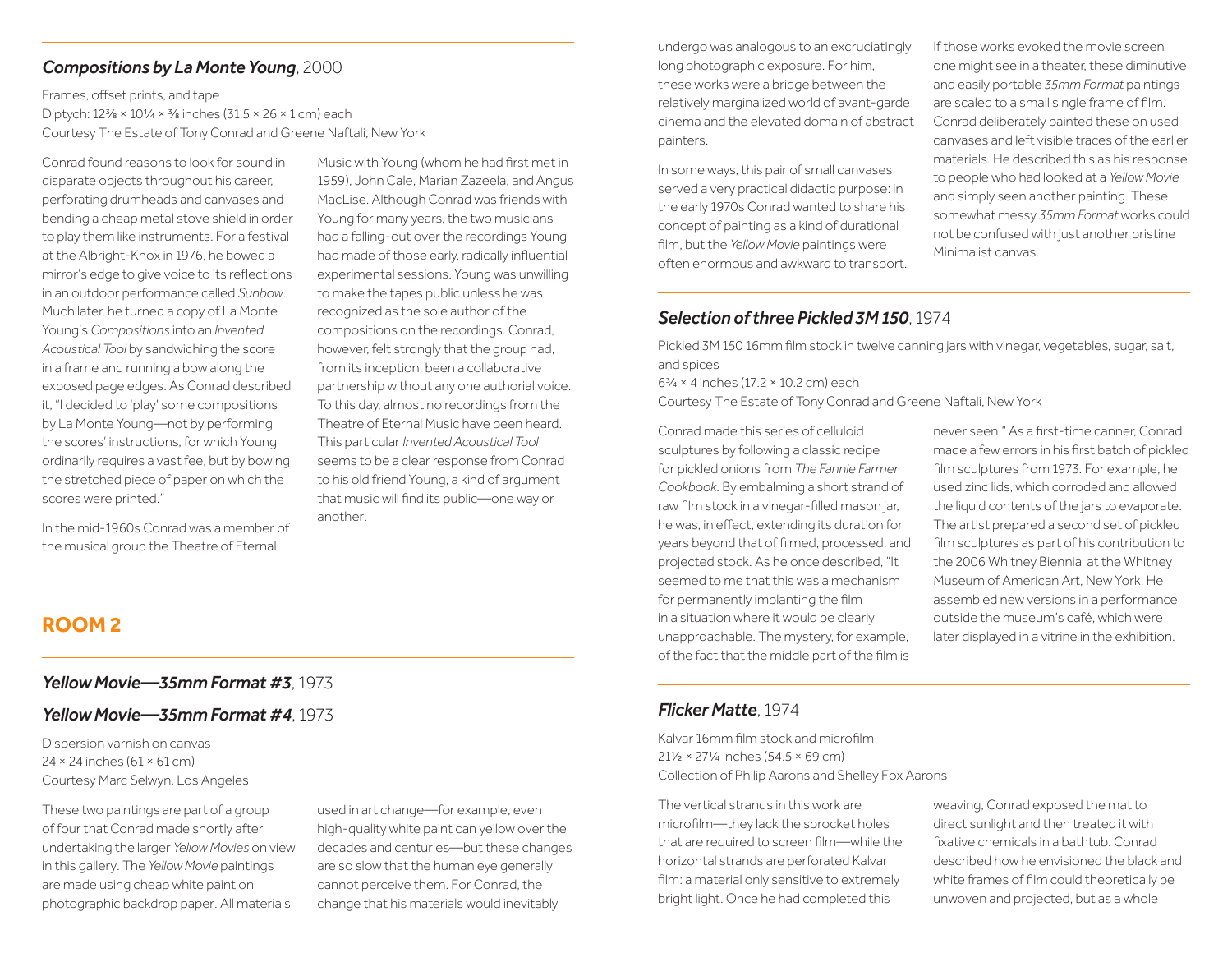the weaving could also be held up to the light and be "projected" in that limited way. "I thought that for me it made a much, much more effective and intimate kind of viewing experience in this form, so it remains [woven]." The title of this work, and its alternating frames of light and dark film,

directly connect it to Conrad's best-known film, *The Flicker*, 1966. "Matte" is a technical term referring to film that restricts some light from passing through the camera lens, and it is often used when creating special effects.

#### *H*, 1965

60 pages of continuous-form IBM computer printouts Each page:  $14\frac{7}{8}$  × 12 inches (37.8 × 30.5 cm); installation dimensions variable Courtesy The Estate of Tony Conrad and Greene Naftali, New York

In 1962, one of Conrad's computer programming instructors proposed to him the idea of making a computer-animated film. After he graduated and moved to New York City, one of his first jobs was as a programmer for *LIFE* magazine's circulation department, where he used an IBM printer to make *H*, which he later called "a minimalist print work in a format analogous to film." An early example of what was then called "computer art" and the first of Conrad's many objects that cross the boundaries between multiple

artistic disciplines, *H* relates to computer programming, literature, printmaking, and even sculpture. As Conrad suggests, it is also like a film: its columns of capital Hs evoke successive rectangular frames on a filmstrip, and its scrolling pages create a continuous line of paper like celluloid on a reel. *H* relates to music, too, as the repetition of the same letter over and over recalls Conrad's drone music, in which a single note could be repeated or sustained for extended durations.

# *This Piece Is Its Name*, 1961

Ink on graph paper, three pages on two sheets 11 × 8½ inches (27.9 × 21.6 cm), each Courtesy The Estate of Tony Conrad and Greene Naftali, New York

In the 1940s and 1950s, the avant-garde composer John Cage attempted to overcome the constraints of musical conventions and his own taste by using eccentric instruments and chance methods in the composition and performance of his music. Inspired by his example, a younger generation of composers and artists emerging in the 1960s sought new ways to redefine ideas about authorship and art. These included Conrad and his friends La Monte Young and Henry Flynt,

who all began composing scores made up of verbal instructions instead of traditional musical notation. Shaped by his study of mathematics, Conrad's scores resemble abstract logic games or puzzles, but have absurd or even impossible outcomes: "to perform this piece, do not perform this piece," reads one score, while in another score the phrase " . . . the instructions for performing this piece follow . . . " continues endlessly in a circle. Young and Conrad would continue to undermine the idea of

composition through their collaboration in the improvisatory Theatre of Eternal Music (active between 1965 and 1966), while Flynt and Conrad would ramp up their critique of musical and artistic conventions by protesting against the very existence of New York's Lincoln Center for the Performing Arts.

# **ROOM 3**

### *Panopticon*, 1988

Five-channel video installation on monitors (color, sound, transferred to digital) with foamboard and cardboard elements, motorized satellite model, two fluorescent lamps, spotlight, pine branch, and a sixty-foot triangular apron of orange plastic fencing Dimensions variable, approximately 168 × 240 × 240 inches (426.7 × 609.6 × 609.6 cm) Courtesy The Estate of Tony Conrad and Greene Naftali, New York

*Panopticon* was Conrad's most ambitious video art installation to date when it was first installed at Cornell University in 1988 as part of an exhibition about media art in Buffalo. In the project, Conrad stresses the way in which the public is increasingly subject to invasive forms of surveillance in social spaces as diverse as malls and art galleries. *Panopticon* reflects Conrad's reading of new cultural theorists in the 1970s and 1980s, including Michel Foucault. It most explicitly references Foucault's writing on the influence of the panopticon, an eighteenth-century prison designed to reform prisoners' behavior by making them fear that guards could be watching them at any moment.

# **ROOM 4**

#### *Infant Protective Gesture*, 1979

Four Polaroid photographs in wooden frames 5 × 5¾ × 4 inches (12.7 × 14.5 × 10.2 cm) each, framed Courtesy The Estate of Tony Conrad and Galerie Buchholz, Berlin/Cologne/New York

Conrad became a father in 1971 and a professor in 1973. In his 1979 exhibition at Hallwalls Contemporary Arts Center in Buffalo, he was interested in exploring and critiquing manifestations of power and authority through examples of common relationships; in this case, parent-child and teacher-student. In these four Polaroids, Conrad practices a pose he saw as a

universal human gesture of protection and vulnerability: shielding one's head and face with one's hand. The situation created is tense. In his 1979 Hallwalls exhibition and in the 2012 Albright-Knox exhibition *Wish You Were Here: The Buffalo Avant-garde in the 1970s*, Conrad showed these two works with *Time for the Hairbrush*, 1979, and *Examinations*, 1979—a pair of full-size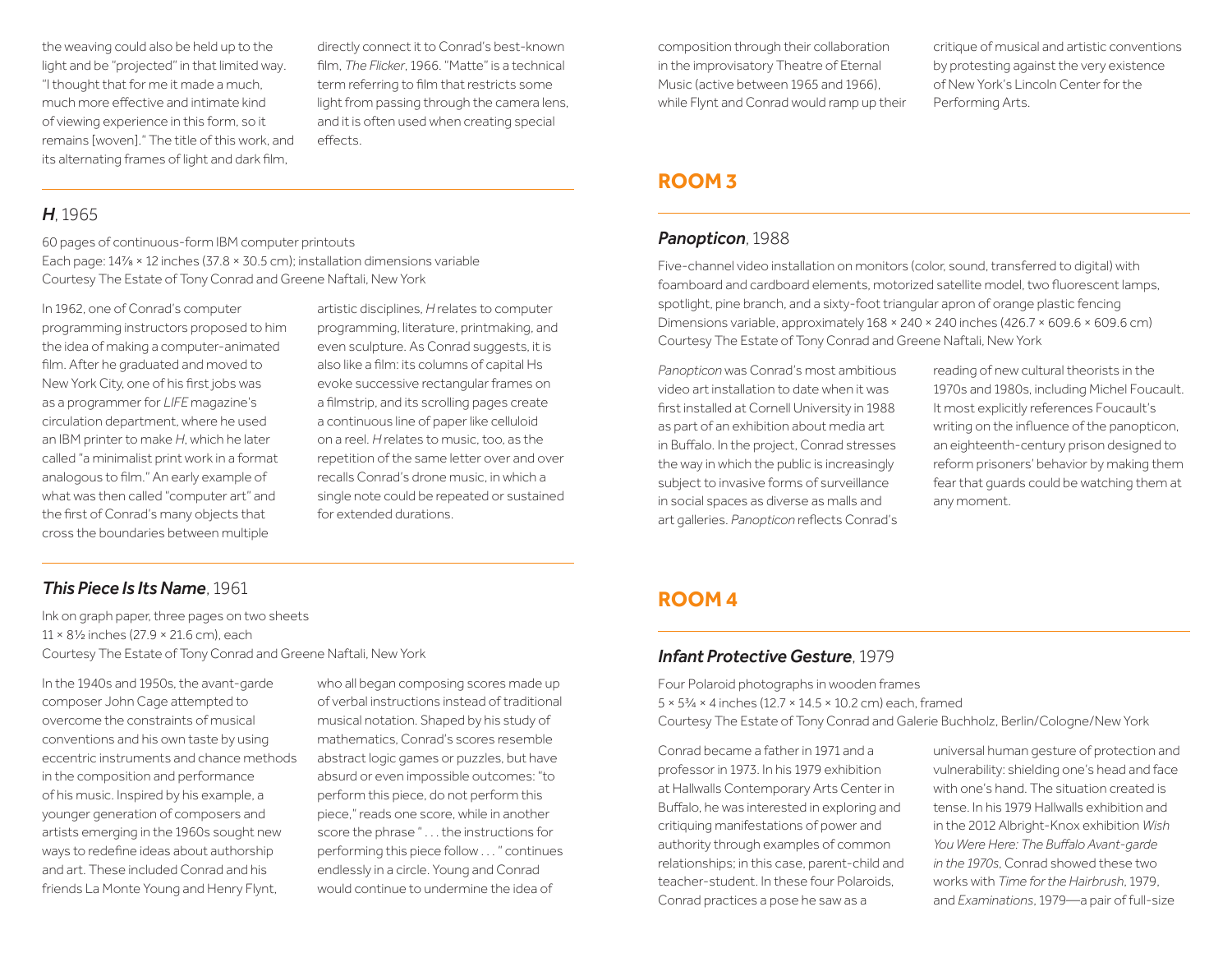beds covered with enlarged drawings of a marked-up exam he had taken as a student. Together, these works present variations on how individuals are subject to and how they

perform authority while also referencing the artist's own sense of vulnerability and submission in relationship to the viewer of his artwork.

# **ROOM 5**

*Untitled*, 2010

*Untitled*, 2010

*Untitled*, 2010

#### *Untitled*, 2010

Acrylic on board 16 × 20 inches (40.6 × 50.8 cm) Courtesy The Estate of Tony Conrad and Greene Naftali, New York

These four small paintings are part of a larger body of work in which Conrad investigates the origins of linear perspective. One painting includes a transfer print from a sixteenth-century manual on linear perspective, and another includes a radically foreshortened version of Albrecht Dürer's (German, 1471–1528) woodcut *Draughtsman Making a Perspective Drawing of a Reclining Woman*, ca. 1525.

# *Untitled*, 2013

#### *Untitled*, 2013

Glass with metal hardware 72 × 36 × ¼ inches (182.9 × 91.4 × .6 cm) Courtesy The Estate of Tony Conrad and Greene Naftali, New York

These hanging glass panels, which Conrad alternately called "paintings" and "pictures," were inspired by his interest in the development of linear perspective in Western painting during the Renaissance. More than any other invention in the history of Western art, linear perspective has dominated the way viewers look at painting over the past five hundred years and has defined what makes a "good" work of art: the more successful the mathematically calculated perspectival illusion, the better the painting is deemed to be. In statements

related to this body of work, Conrad referred to many of the figures who helped codify traditional perspective, including Leon Battista Alberti (Italian, 1404–1472). The glass works—and Conrad's small diagrammatic studies for these on view in this gallery—should be seen as part of the artist's overarching artistic project of assailing authority of all sorts, including the almost invisible authority of mathematical perspective that governs the way we see in art.

#### *WiP*, 2013

Installation of wooden bars, locks, bunk beds, moving blankets, bedpans, sinks, chair rails, painted walls, and blinking overhead LED lighting, with digital projection of edited footage from *Jail Jail* (1982–83, unfinished; 16mm film, black and white, sound, transferred to digital; running time: 68 minutes, 40 seconds)

Jail set dimensions: approximately 120 × 120 × 144 inches (305 × 305 × 365.8 cm) Courtesy The Estate of Tony Conrad and Greene Naftali, New York

In 1982, Conrad invited a number of friends and fellow artists, including Tony Oursler and Mike Kelley, to act in a new film project. The artist envisioned the work as building directly on his investigation into authority. According to Conrad, we are "always already confined in many ways. We're captured under conditions of control and authority." Conrad had decided to engage with the tropes of the "women in prison" genre of B-grade exploitation films, and all of his actors were assigned female characters to play in a film he later called *Jail Jail*. The rules of this prison were explained, and the actors instructed to improvise within these restrictions in the elaborate constructed jail set, complete with bunk beds, blankets,

and sinks. Conrad captured evidence of what occurred when a small group of people created an imaginary penitentiary. The artist planned to revisit this same set and actors years later with scripted versions of their improvisations from the early 1980s. In 2012, Conrad transferred some of the footage to video and used it as part of this installation, *WiP*, which includes a recreation of jail cells from Conrad's original sets and flickering overhead lights that intermittently interrupt the video image. He finally began shooting the long-planned new footage within this 2012 installation, but with the suicide of artist Mike Kelley that same year, *Jail Jail*  remained definitively unfinished.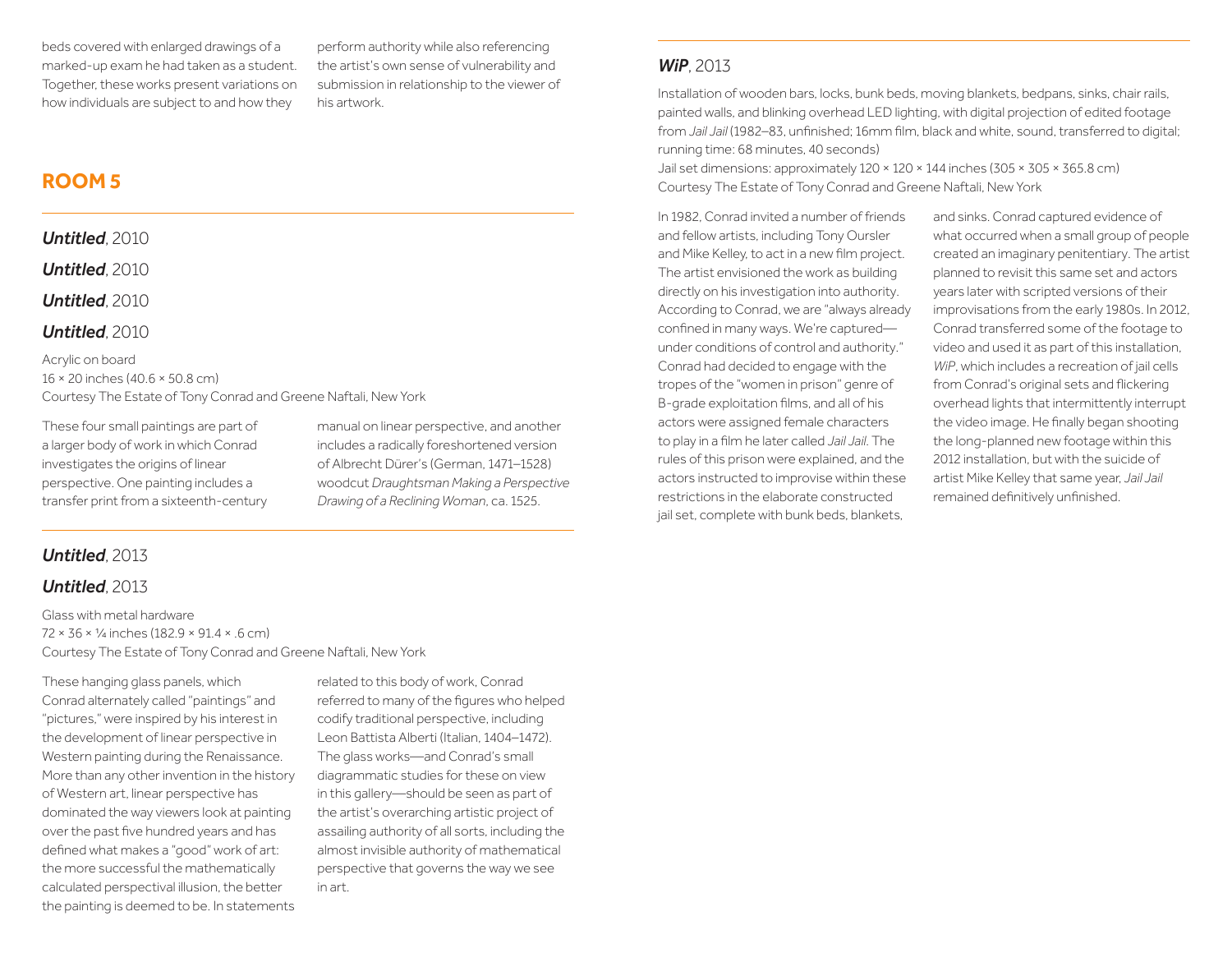#### PUBLIC PROGRAMS LIST CENTER

#### Opening Reception Wednesday, October 17

6–7:30 pm at MIT List Center 6:30–8 pm at Carpenter Center for the Visual Arts

#### Curatorial Walkthrough Friday, October 26, 12–2 PM

Led by Henriette Huldisch and Dan Byers

Locations: MIT List Center & CCVA (Walkthrough starts at MIT List Center)

#### MIT Graduate Student Talk Thursday, November 1, 6 PM

*Musical Experiments: From Science to Experience*

Speaker: Hane Lee, MIT Media Lab Opera of the Future Group

#### MIT Graduate Student Talk Thursday, November 29, 6 PM

*"Always already confined": Tony Conrad's Politics of Roleplay and Improvisation*

Speaker: Walker Downey, History, Theory and Criticism of Architecture and Art program at MIT

#### Sound Performances Saturday, December 1, 7 PM

Performers: Henry Flynt, Lary 7, and Damon & Naomi

In collaboration with Non-Event

#### Weekend Video Program Each Saturday and Sunday at 1 pm (except Nov. 10 and Dec. 1)

Tony Conrad's *Authorized to Surrender: A Video Retrospective 1977–1990*

Bartos Theater

#### See opposite page for events taking place at Carpenter the Center for the Visual Arts.

#### All programs are free and open to the general public. RSVPs are required.

For more information about these events and to RSVP visit: [listart.mit.edu/events-programs.](listart.mit.edu/events-programs)



COVER Installation view of *Quartet*, 2008, in *Introducing Tony Conrad: A Retrospective* (Albright-Knox Art Gallery, March 3–May 27, 2018). Artwork courtesy of the Estate of Tony Conrad and Galerie Buchholz, Berlin/Cologne/New York. ©The Estate of Tony Conrad. Image courtesy of Albright-Knox Art Gallery, Buffalo, New York. Photograph by Tom Loonan and Brenda Bieger.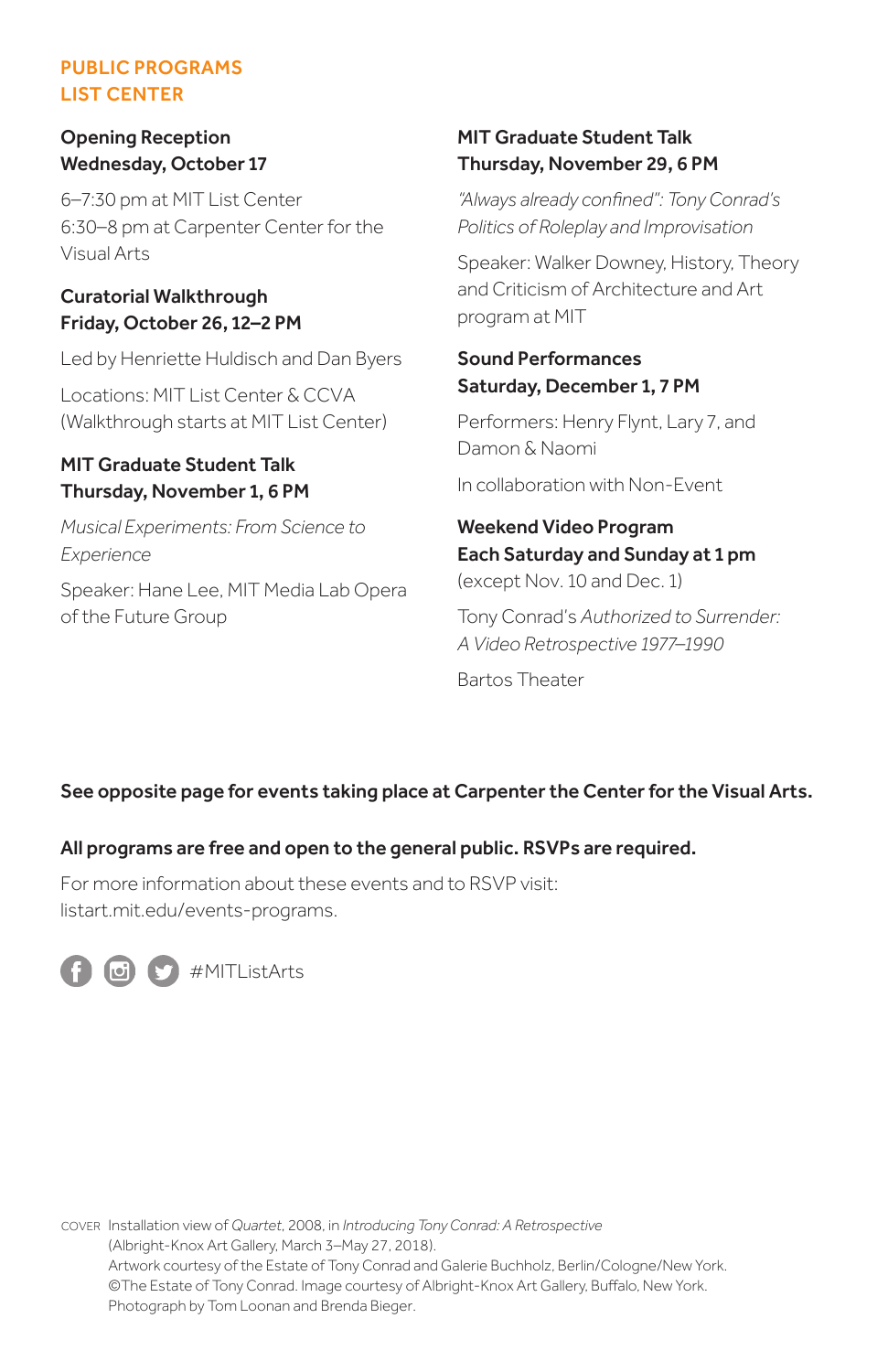# **Carpenter Center**



for the Visual Arts

*Introducing Tony Conrad: A Retrospective* is organized by the Albright-Knox Art Gallery, Buffalo, New York. The exhibition has been made possible through the generosity of Galerie Buchholz, Berlin/ Cologne/New York, and Greene Naftali, New York.

The Cambridge presentation is organized by Dan Byers, John R. and Barbara Robinson Family Director, Carpenter Center for the Visual Arts at Harvard University, and Henriette Huldisch, Director of Exhibitions and Curator, MIT List Visual Arts Center.

Additional support for the Carpenter Center presentation of *Introducing Tony Conrad: A Retrospective* was generously provided by Greene Naftali, New York.

Carpenter Center for the Visual Arts Harvard University 24 Quincy Street Cambridge, MA 02138

Gallery hours Tuesday–Sunday, 12–5 pm Free and open to the public

carpenter.center

# INTRODUCING TONY CONRAD: A RETROSPECTIVE

Throughout his six-decade career, Tony Conrad (American, 1940–2016) forged his own path through numerous artistic movements, from Fluxus to the Pictures Generation and beyond. Conrad, a 1962 graduate of Harvard University, made visits to both Harvard and MIT over the years to present his work, and had formative experiences at both universities.

Although he was best known for his pioneering contributions to both minimal music and structural film in the 1960s, his work helped to define a vast range of culture, including rock music and public television. *Introducing Tony Conrad: A Retrospective*—the first large-scale museum survey devoted to artworks Conrad presented in museum and gallery settings—is part of an ongoing reappraisal of his creative achievement. Indeed, because of the extraordinary scope of Conrad's contributions to art and culture, this retrospective may yet be seen as only an "introduction." Inspired by the spoken, written, and performed introductions that Conrad regularly used to help frame screenings and presentations of his works, this multi-venue exhibition shows Conrad to be an unparalleled innovator in the mediums of painting, sculpture, film, video, performance, and installation, tenaciously working to challenge the boundaries between artistic categories.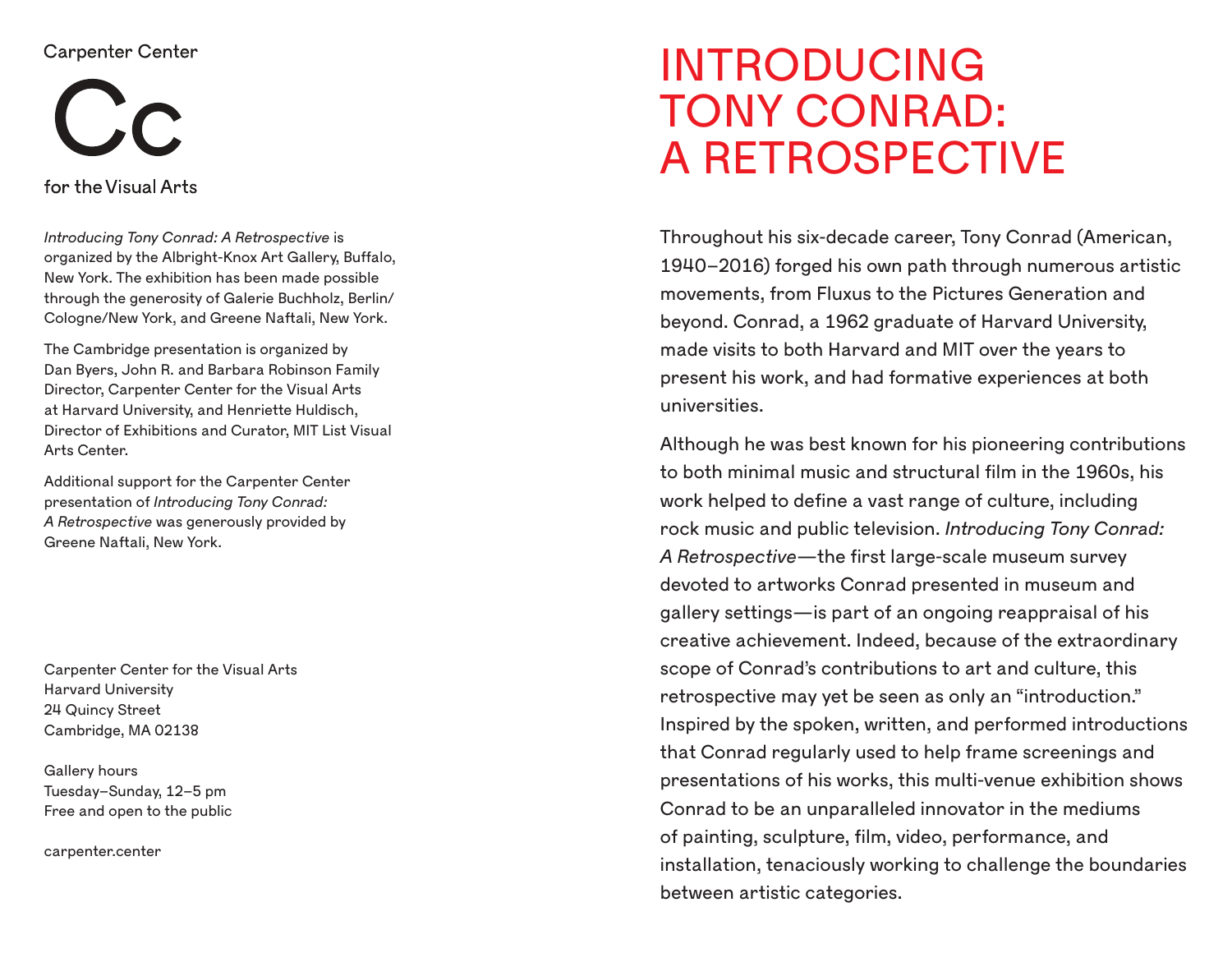# LEVEL 1

# Tiding over till Tomorrow, 1977

35 mm slides with recorded piano performance by Conrad and text by Anne Turyn, transferred to digital Running time: 35 minutes Collection Albright-Knox Art Gallery, Buffalo, New York

Gift of the artist and Greene Naftali, New York, 2012

Conrad debuted *Tiding over till Tomorrow* as a live performance at The Kitchen in New York City in 1977, where it took the form of a dual slide projection with live piano accompaniment by the artist. In this 2012 installation version, the slides were transferred to digital projection and Conrad's live accompaniment was replaced by a contemporaneous recording of him playing piano. The piano accompaniment belongs to a larger durational performance project that Conrad called *Music and the Mind of the World*. Between 1976 and 1982, the artist—who was known as a violinist and had no formal piano training—recorded himself experimenting at length on the piano. The photographs that make up *Tiding over till Tomorrow* were taken by Conrad and are joined by a number of enigmatic text slides by the artist Anne Turyn.

The work's haunting and fractured narrative seems to depict different aspects of the art scene in Buffalo at the time; some images capture artists and performers gathered in Conrad's own studio and apartment. *Tiding over till Tomorrow* is remarkable for its use of still photography to show action from multiple, even conflicting, viewpoints, undermining the illusion of a stable or coherent narrative. The performers in the photographs include Dan Conrad, Malou Conrad, Ted Conrad, Leora Eiferman, Richard Henderson, Karen Kazinski, Fran Keeman, Steven King, Paul Lemberg, Jason, Tony, and Joey Lucca, Una McClure, Linda Neaman, Kevin Noble, Ken Pelka, Anne Turyn, and Conrad himself.

# Beholden to Victory, 1983/2007

Super 8mm film shot for *Hail the Fallen* (1981) in 1980, color, sound, transferred to video and digital Running time: 26 minutes

Courtesy Squeaky Wheel Film and Media Art Center, Buffalo

In the late 1970s and early '80s, Conrad created a series of genre films as part of his investigation into authority and his attempts to dismantle and reenvision structures of power. *Beholden to Victory* focuses on two military types: the officer and the soldier. Conrad filmed the work in 1980 during his time as a visiting professor at University of California San Diego, which is located on the site of a decommissioned U.S. Marine Corps base, Camp

Matthews. He enlisted friends and students to act in the film, including artists Mike Kelley and Tony Oursler. Conrad presented situations for the actors to follow but did not give them explicit direction or dialogue. The film's relatively improvised scenes include soldiers drilling and procuring supplies, officers prepping for battle, and soldiers getting lost in the desert. Conrad created several different versions of *Beholden to Victory*, two of which are included in this exhibition. A twenty-six-minute version from 1980–83 is on view here. In the version on view at the List Visual Arts Center, completed in 2007, Conrad took advantage of digital technology to introduce variability into the work's sequencing, something he had long intended but had been unable to accomplish using older film or video technologies. In this version, the same sequences play in a different order each time the work is screened.

When making the film, Conrad imagined the viewers' role as analogous to that of the officers: they held the power to accept or reject his film. At many of the work's screenings in the 1980s and in the debut of the 2007 version, Conrad gave material form to this power dynamic by requiring audience members to choose a "side"— military or civilian—before watching the video. In this way, the audience is forced actively to visualize power dynamics—not only between officers and soldiers but also between the filmmaker and the viewers of his work.

### Tony Conrad: Later Works in Video, 1989–2011

Curated by Anna Scime and Laura McGough Single-channel compilation of digital videotapes and videotapes transferred to digital, shown as an interactive video program Running time variable Courtesy Tony Conrad Archives

As a complement to *Authorized to Surrender*—an anthology of Conrad's videos from the 1970s and '80s that was organized by the artist and is on view nearby—this compilation introduces Conrad's later body of video works from the 1990s and beyond. It is curated by Anna Scime and Laura McGough, who both worked with Conrad during his lifetime.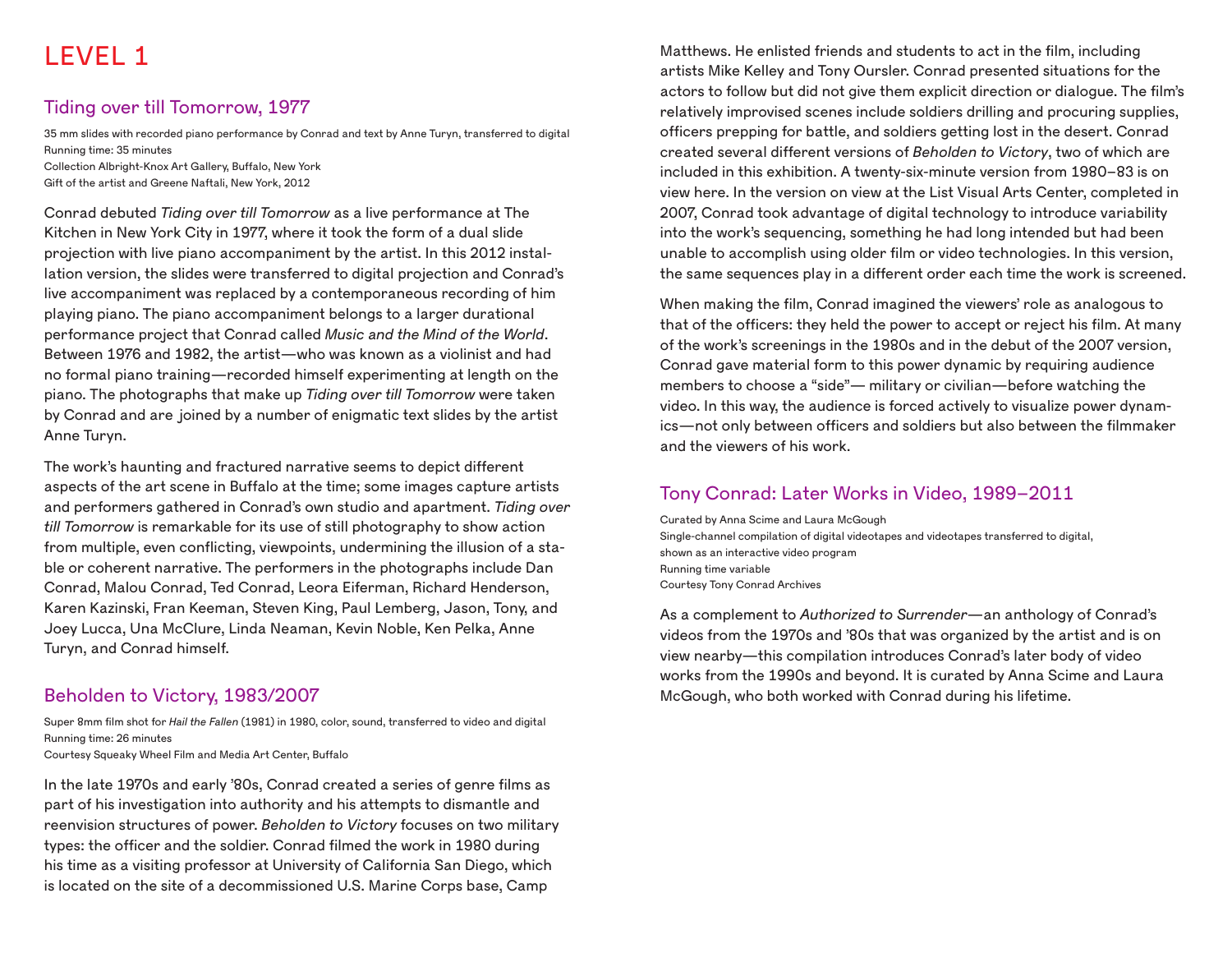# Authorized to Surrender: A Video Retrospective, 1977–90

Single-channel compilation of four videotapes transferred to digital Courtesy Tony Conrad Archives and Greene Naftali, New York

In 1976, Conrad was invited by Woody Vasulka, head of the Center for Media Study at the University at Buffalo, to join the faculty as a professor of video. Although before taking the job Conrad had actually never made a video, he quickly immersed himself in the medium and by the early 1990s had created around two dozen video works. The sharing of videos on the internet would not become common for another two decades, so in order to show his works more widely, Conrad organized a six-hour compilation of his videos that could be easily shipped and screened. Entitled *Authorized to Surrender*, the compilation reveals the stylistic range of Conrad's video projects, including simple single-take videos, videos with special effects, and footage of performances. As indicated by the compilation's title, many of these works deal with questions of authority and power, often with a focus on the triangular relationship between Conrad, his work, and its audience. Produced in Buffalo with the support of Squeaky Wheel Film & Media Art Center, and Hallwalls Contemporary Arts Center, where Conrad had his first retrospective in 1977, *Authorized to Surrender* notably was shown in New York City as early as February and March 1991, when it was screened daily in its entirety at The Kitchen, an experimental media space where Conrad presented his work on several occasions beginning in 1972.

### Loose Connection, 1973/2011

Super 8mm film, color, sound, transferred to digital Running time: 54 minutes, 54 seconds Courtesy The Estate of Tony Conrad and Greene Naftali, New York

To make *Loose Connection*, Conrad built a camera that moved in two directions simultaneously: it could be rolled backward and forward on a waisthigh rig made with baby carriage wheels, and it automatically rotated 360 degrees. Conrad recorded the sound continuously, but he set up the camera to only shoot several frames at regularly spaced intervals as it turned. This innovative apparatus was put to use only once, in a continuous shoot that followed Conrad and his family from their home in midtown Manhattan to the local A&P. Largely because Conrad did not have the money to finish the project, the collection of exposed rolls of 8mm film remained in storage for thirty-eight years. When he finally developed the film and transferred it to digital video in 2011, he was able to realize the project as planned: a

jittery, flickering version of gritty, even intense everyday reality in New York City where the illusion of motion that film normally creates is shattered and sound and image remain only loosely connected.

# Yellow Movie (video), 1973

Installation of twenty paintings of Citron Yellow Daylight Fluorescent Naz-Dar Screen Process Ink, Naz-Dar No. 5594, and Scrink Transparent Base, Craftint No. 493, applied over Super White Process Color, Art-Brite No. 700, on black cards; GE F40BL black lights; contact microphones/pickups; and guitar amps with built-in speakers 20 × 20 in. (51 × 51 cm) each; overall dimensions variable Courtesy The Estate of Tony Conrad and Greene Naftali, New York

In 1972, Conrad was still primarily known as a filmmaker. That year, however, he distilled his investigation of duration, process, and material into a body of work that led many to see him as a painter for the first time. Serendipitously, he had noticed how quickly the cheap white house paint on the walls of his loft would yellow and darken when exposed to light. To create his *Yellow Movies*, Conrad painted black rectangular frames in the same proportions as traditional movie screens on large pieces of rolled photographic backdrop. He coated the interior of the rectangle with paint he knew would yellow and darken with time, and directed viewers to wait. For Conrad, these were not paintings but, rather, incredibly long films that recalled the way furniture pulled away from a wall after a period of years leaves a "photographic" impression—its darkened outline. As part of this exhibition, a group of these works are on view at the MIT List Visual Arts Center.

The *Yellow Movies* were first exhibited in a one-day-only "screening" at the Millennium Film Workshop in New York City on March 10, 1973. Two months later, Conrad opened *Yellow Movie, a forty monitor show* at The Kitchen in New York City. At twenty-by-twenty-inches square, these new paintings referenced the scale of televisions; the rounded edges and black borders of each painting mimic the look of cathode-ray tube monitors of the era. In lieu of cheap white house paint, Conrad used a fluorescent yellow paint that glowed when the darkened installation was illuminated with black lights, and he hooked microphones and amplifiers up to the bulbs to exaggerate their buzzing sound. The difference between the original *Yellow Movie* paintings and the *Yellow Movie (video)* installation points to the difference between film and video—a film screen reflects light whereas a video monitor emits light. The *Yellow Movie (video)* installation is a sensory experience, one reminiscent of sitting too close to a glowing television screen.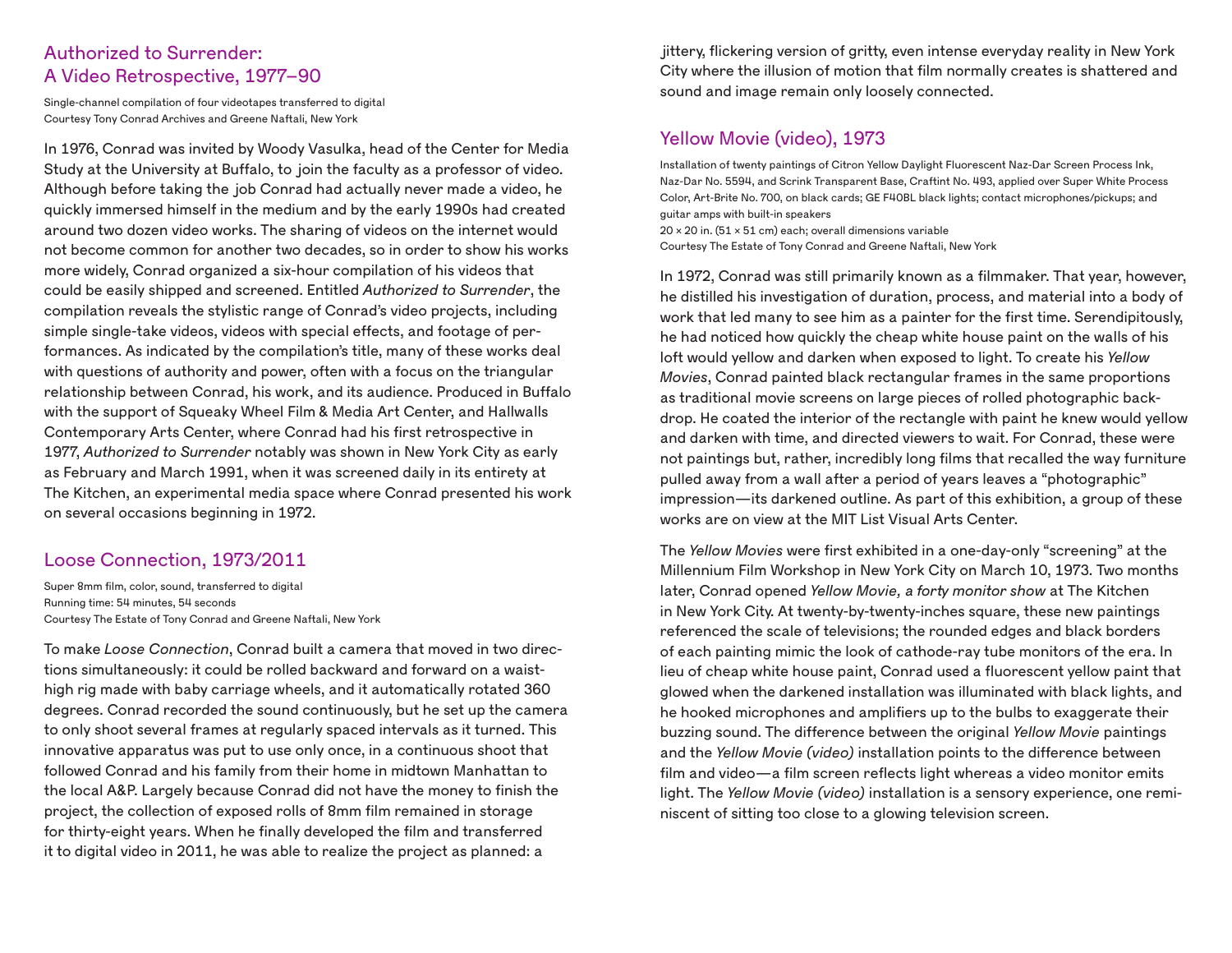# Studio of the Streets, 1991–93/2012

Four-channel digital projection of footage from *Studio of the Streets* (1991–93, color, sound) with installation of acrylic panel with vinyl lettering, orange traffic cones, orange-and-white plastic traffic barricades, wheelbarrow with dirt, caution tape, and other elements Acrylic panel: 144 × 26 in. (365.8 × 66 cm); overall dimensions variable Courtesy The Estate of Tony Conrad and Greene Naftali, New York

*Studio of the Streets* began as documentation of a 1990 protest to demand space and resources for public television in Buffalo. However, it quickly evolved into a weekly event, filmed on Fridays in front of the majestic Buffalo City Hall and broadcast on Tuesdays. For three years, Conrad, along with collaborators Cathleen Steffan and Ann Szyjka, sought out and highlighted the concerns and interests of Buffalo citizens; in all, they facilitated interviews with around a thousand participants. As with many of his works featured in this exhibition, *Studio of the Streets* showcases Conrad's collaborative experiments in countering dominant media narratives and challenging the status quo. *Studio of the Streets* is an example of both media activism and community-run independent media, which Conrad was committed to throughout his career. He not only helped cofound Squeaky Wheel Film & Media Art Center in Buffalo but also was actively involved with Hallwalls Contemporary Arts Center in Buffalo and ISSUE Project Room in Brooklyn.

Conrad showed a video compilation of *Studio of the Streets* in several museums and galleries, starting with *In Western New York 1991* at the Albright-Knox and at documenta IX in 1992 in Kassel, Germany. In this particular installation, first on view as part of his exhibition *Doing the City: Urban Community Interventions* at New York University in 2012, Conrad created an environment and experience for the viewer that hints at what is outside the gallery's white cube. His inclusion of construction materials was an attempt to create continuity between the outside and inside.

LEVEL 3

# Bryant Park Moratorium Rally, 2012 (recorded 1969)

Two-channel audio installation with speakers and vinyl wall panel Wall panel: 50 × 107¾ in. (127 × 273.7 cm) Courtesy The Estate of Tony Conrad and Greene Naftali, New York

On October 15, 1969, approximately forty thousand people, including speakers Congresswoman Shirley Chisholm and activist Rev. William Sloane Coffin, gathered in Bryant Park in New York City to rally for an end to the

war in Vietnam. Conrad initially observed the protest from his home—he was living a block away on West 42nd Street—and subsequently joined the crowd later in the evening. The artist, who was making environmental recordings at the time, hung a Sony microphone out his window for several hour-long intervals during the rally to capture the hum of the protest mingled with the city sounds that drifted in through his apartment window five stories above the street. At one point, he added a second microphone to tape simultaneously the television coverage of the rally. Because of the distance between his apartment and the park, the broadcast voices of the protest actually arrived in Conrad's living room seconds before the sound from the event outside. Conrad's recordings demonstrate the disjuncture between reality and its media image, and highlight his interest in new forms of media and the documentary form. Conrad would go on to explore these themes in many later works, including *Studio of the Streets* (1991–93), on view here on Level 1.

# Bowstring, 2005

Violin, violin string, wood, and clamps  $48 \times 22 \times 16$ % in. (122 × 56 × 41 cm) Courtesy The Estate of Tony Conrad and Galerie Buchholz, Berlin/Cologne/New York

# Phonarmonica, 2003

Drill, pipe, drill press hardware, metal mounting flange, 10-inch LP records, plunger heads, and band clamps 57 × 39½ × 27½ in. (145 × 100 × 70 cm) Courtesy The Estate of Tony Conrad and Greene Naftali, New York

Conrad described this *Invented Acoustical Tool* as his version of the glass harmonica. Invented by Benjamin Franklin in 1761, the instrument consists of a sequence of glass bowls fixed to a horizontal bar; the musician touches the dampened edges of the bowls while rotating them using a foot pedal. In place of Franklin's glass bowls, Conrad used LP records, and instead of a foot pedal's gentle spin, Conrad deployed the powerful motor of an electric drill. When performing with his *Phonarmonica*, Conrad almost parodied the familiar role of a DJ. But if Franklin's spinning bowls were designed to generate beautiful, haunting sounds, Conrad's impossibly fast-spinning records could shatter when touched with the phonograph's needle.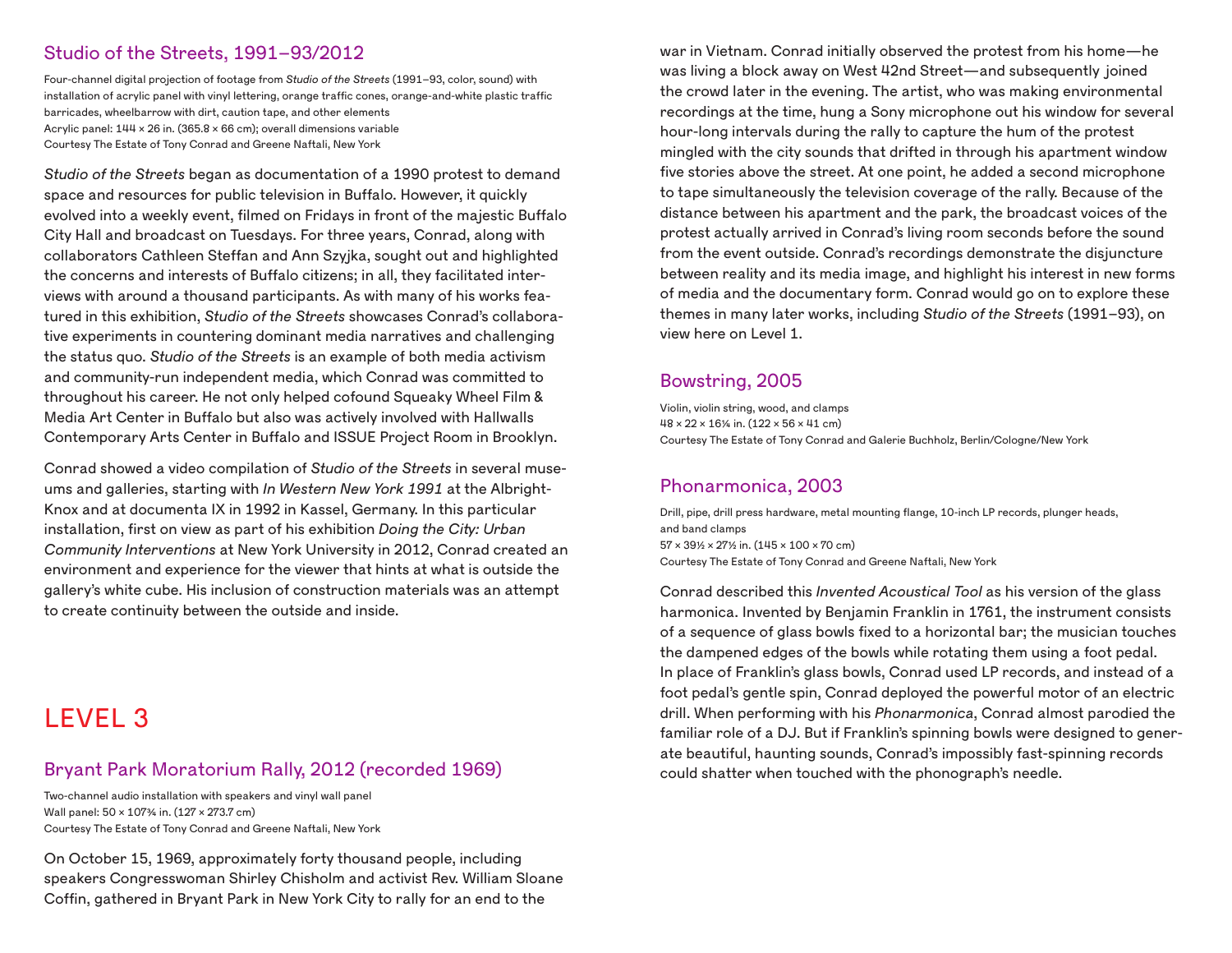# LEVEL 0

# Selection of eight Pickled E.K. 7302-244-0502, March, April, and May 2006

16 mm film stock preserved in pickling jars with vinegar, vegetables, and spices 6¾ x 4 × 4 in. (17.1 × 10.2 × 10.2 cm) each Courtesy The Estate of Tony Conrad and Greene Naftali, New York

# Selection of three Pickled E.K. 7302-244-0502, May 2006

16 mm film stock preserved in pickling jars with vinegar, vegetables, and spices 6¾ x 4 × 4 in. (17.1 × 10.2 × 10.2 cm) each Courtesy The Estate of Tony Conrad and Greene Naftali, New York

Conrad made this series of celluloid sculptures by following a classic recipe for pickled onions from *The Fannie Farmer Cookbook*. By embalming a short strand of raw film stock in a vinegar-filled mason jar, he was, in effect, extending its duration for years beyond that of filmed, processed, and projected stock. As he once described, "It seemed to me that this was a mechanism for permanently implanting the film in a situation where it would be clearly unapproachable. The mystery, for example, of the fact that the middle part of the film is never seen." As a first-time canner, Conrad made a few errors in his first batch of pickled film sculptures from 1973. For example, he used zinc lids, which corroded and allowed the liquid contents of the jars to evaporate. The artist prepared a second set of pickled film sculptures as part of his contribution to the 2006 Whitney Biennial at the Whitney Museum of American Art, New York. He assembled new versions in a performance outside the museum's café, which were later displayed in a vitrine in the exhibition. Here, these "preserved" films playfully illuminate the preservation mission of their temporary neighbor, the Harvard Film Archive, across the hall.

# Carpenter Center for the Visual Arts Harvard University

Free and open to the public, the Carpenter Center for the Visual Arts is the center for contemporary art and artists at Harvard University. Housed within Le Corbusier's only building in North America, the Carpenter Center was built in 1963 to accommodate the university's art and film studios alongside a dynamic exhibition program. Through exhibitions, public events, new commissions, publications, and residencies, the Carpenter Center is dedicated to artist-centered programing and building a vibrant community around contemporary art. This community is defined by an ethos of experimentation, diverse perspectives, and making connections across disciplines and fields. The Center's projects are enriched by the educational mission of a dynamic department of art and film education, and the cultural resources of a large research university.

Dan Byers, John R. and Barbara Robinson Family Director Anna Kovacs, Exhibitions Manager / Registrar Daisy Nam, Assistant Director Daisy Wong, Exhibition Production Assistant Jessica Caponigro and Kiyoto Koseki, Gallery and Bookshop Staff